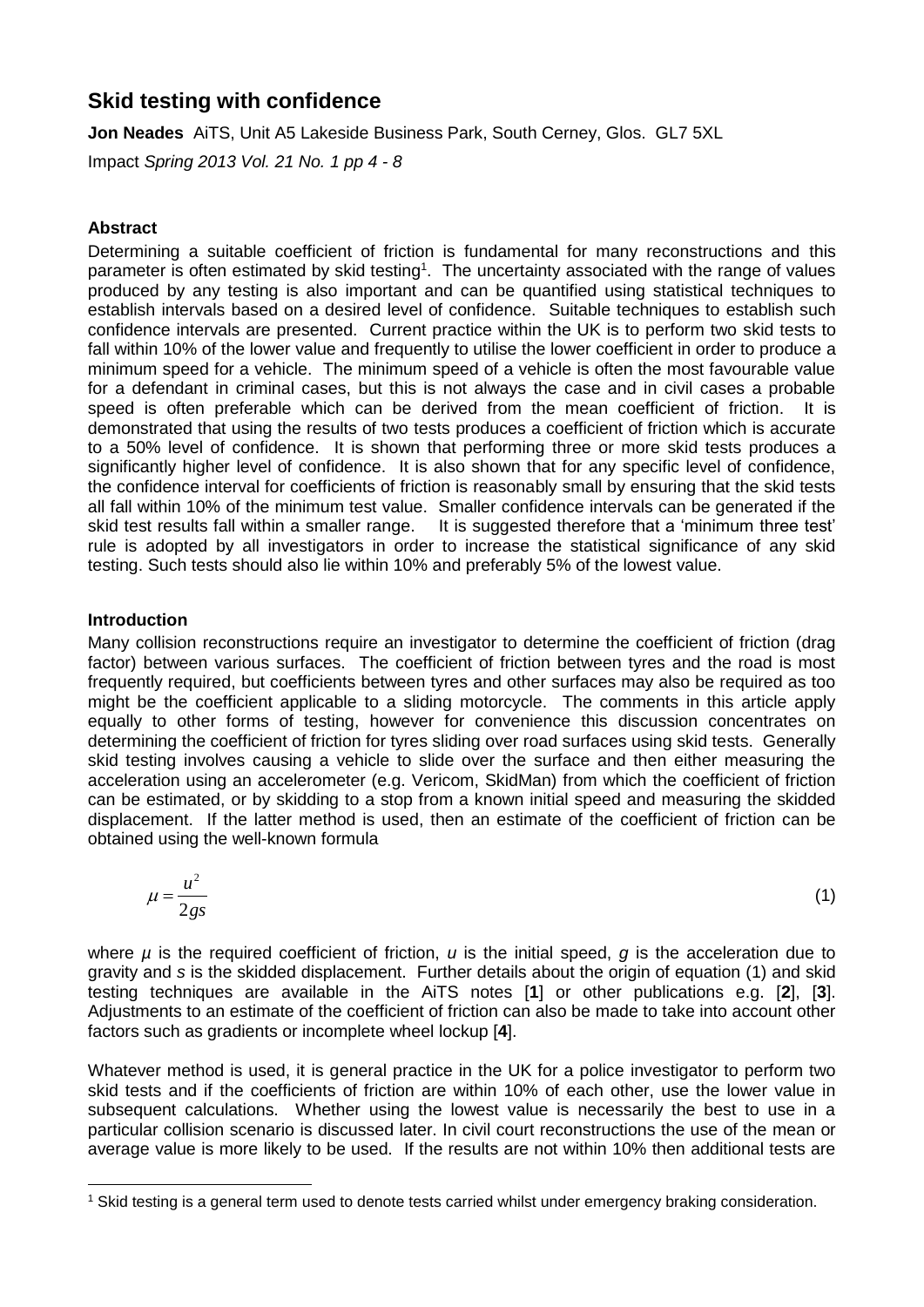performed. It is noted that other countries use different criteria for skid testing. Australia and New Zealand police for example perform at least three tests to determine the coefficients of friction their investigators use in calculations. Again the requirement is that all tests should produce results that are within 10% of each other.

The discussion here considers the question of whether the UK practice of performing two tests is sufficient to produce a reliable coefficient of friction and what level of confidence can be assigned to the results of skid testing. Using simple statistical methods, the current UK situation is considered first followed by a discussion of the effect of increasing the number of tests.

#### **Statistical analysis**

In this section a statistical analysis of skid test results is performed to determine the likely range of results suggested by the data. This is explained using an example series of tests and considering the results. It is assumed that two suitable tests were performed yielding coefficients of friction between the tyres and the road surface of 0.71 and 0.73. It is obvious that these are well within 10% of each other, so are likely to be accepted by a UK investigator. The lower value of 0.71 is then likely to be used by the police in calculations to determine the speed of a vehicle. For example, if a vehicle left 25 metres of locked wheel marks when skidding to a stop, the initial speed of the vehicle causing the marks can be calculated to be 18.65 ms<sup>-1</sup> using the familiar equation

$$
u = \sqrt{2\mu gs}.\tag{2}
$$

This speed of 18.65 ms<sup>-1</sup> may well be quoted as the 'absolute minimum speed' with the justification that it utilises the lowest coefficient of friction and does not take into account any pre-skidding loss of speed. Whether this speed does actually represent the likely minimum speed needs to be considered.

Statistical methods allow data such as skid test results to be analysed to produce a range in which the true mean value is likely to fall. This is known as a confidence interval and provides a range of values which is likely to include the unknown true mean value. The extent of this range depends on the level of confidence required by the investigator. A higher level of confidence produces a larger range of values and a smaller confidence level produces a smaller range. The confidence level is the probability  $(1-\alpha)$  associated with a confidence interval. Confidence levels are often expressed as a percentage so that for example if  $\alpha = 0.05$  then the confidence level is equal to  $1 - 0.05 = 0.95$ , i.e. 95%. A confidence interval of 95% is often used although 90% and 99% are also commonly used.

The techniques necessary to determine confidence intervals for single sample tests are explained by Neades [**5**] and in many books on elementary statistics such as Elements of Statistics [**6**]. A brief summary of the method and equations necessary to establish a confidence interval are described below. The mean value for a set of data  $(\bar{x})$  can be determined from

$$
\overline{x} = \frac{x_1 + x_2 + \dots + x_n}{n} = \frac{1}{n} \sum_{i=1}^n x_i
$$
\n(3)

where n is the number of data items. Another quantity known as the standard deviation  $(\sigma)$  is also required. The standard deviation is a measure of the dispersion of the data, in other words how much the set of data deviates from the mean or average value. For a sample of n items, the standard deviation can be determined using the equation

$$
\sigma = \sqrt{\frac{\sum (x_i - \overline{x})^2}{n - 1}}.
$$
\n(4)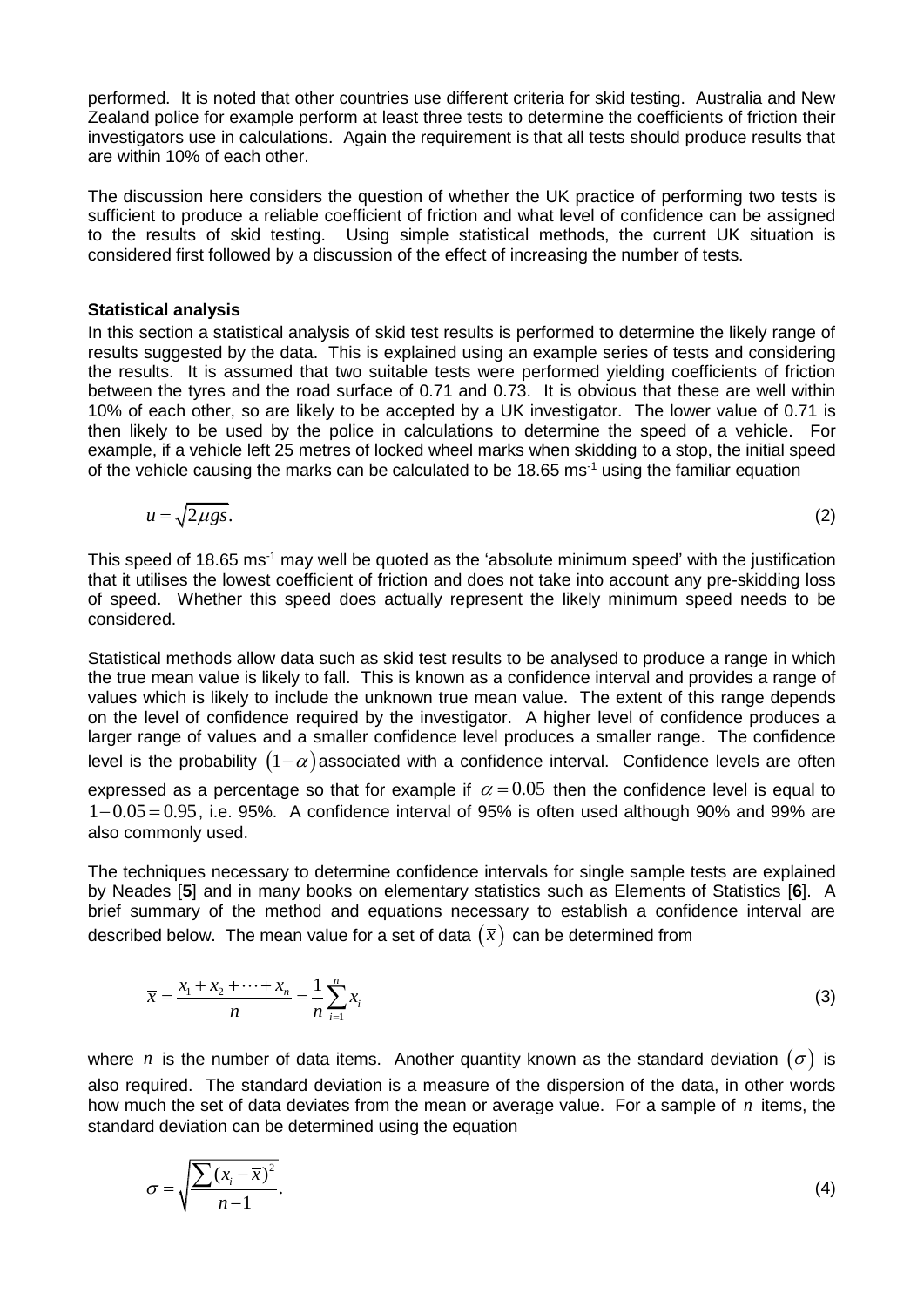Using equations (3) and (4) the mean of the two coefficients of friction is found to be 0.72 with a standard deviation of 0.014. A confidence interval  $(CI)$  can then be calculated using the equation

$$
CI = \overline{x} \pm CV \times \frac{\sigma}{\sqrt{n}} \tag{5}
$$

where *CV* is a critical value dependent upon the confidence interval required.

In this example the data set consists of just two values. For small data sets a set of statistical tables known as Student's t distribution are required to provide the critical value. To obtain a value the number of degrees of freedom is required and this is determined simply as the number of individual values *n* minus 1 i.e.  $df = n - 1$ . With only two tests the number of degrees of freedom for this analysis is one. An example of a suitable table from Statistics for Collision Investigators [**5**] showing just the first five rows is shown below with the 95% confidence levels highlighted. Note that for this analysis an investigator has no reason to suppose the actual coefficient of friction is either higher or lower than the mean value so what is known as a 2-tailed value is required. In other applications a 1-tailed test may be more appropriate.

| 2-tail $\alpha$   | 0.5    | 0.2    | 0.1    | 0.05    | 0.02    | 0.01    | 0.001    |
|-------------------|--------|--------|--------|---------|---------|---------|----------|
| <b>Confidence</b> | 50%    | 80%    | 90%    | 95.00%  | 98%     | 99.00%  | 99.90%   |
| 1                 | 1.0000 | 3.0777 | 6.3138 | 12.7062 | 31.8205 | 63.6567 | 636.6192 |
| $\mathbf{2}$      | 0.8165 | 1.8856 | 2.9200 | 4.3027  | 6.9646  | 9.9248  | 31.5991  |
| 3                 | 0.7649 | 1.6377 | 2.3534 | 3.1824  | 4.5407  | 5.8409  | 12.9240  |
| 4                 | 0.7407 | 1.5332 | 2.1318 | 2.7764  | 3.7469  | 4.6041  | 8.6103   |
| 5                 | 0.7267 | 1.4759 | 2.0150 | 2.5706  | 3.3649  | 4.0321  | 6.8688   |

**Table 1: First five rows of Student's t-table**

For one degree of freedom, the critical value is found to be 12.706. Using Microsoft's Excel program, the TINV(*α*, *df*) function can also be used to find the equivalent value where *α* is the confidence required (0.05 in this example) and *df* is the required number of degrees of freedom. The 95% confidence interval for the likely value of the true mean can now be calculated

$$
CI = 0.72 \pm 12.706 \times \frac{0.014}{\sqrt{2}}
$$
  
\nCI = 0.72 \pm 0.13  
\nCI = {0.59, 0.85} (6)

For a 95% level of confidence this analysis shows that the coefficient of friction might actually fall anywhere between 0.59 and 0.85 Assuming that the lowest speed is desired then using 0.59 as the lowest value in equation (2) now produces a speed for the vehicle of 17 ms<sup>-1</sup> which is approaching 10% slower than the originally calculated speed. This is a significant reduction in what was originally determined to be the minimum speed determined from two tests that were relatively close. In general, larger differences between the two original skid test values produce correspondingly larger confidence intervals for the likely mean value. For example if skid test results of 0.71 and 0.77 were obtained, these are still within the UK accepted tolerance of 10%, however a 95% confidence interval for the true mean is found to be the very large interval of {0.36, 1.1}.

From inspection of the input data to equation (5), the source of the large confidence interval is clearly the presence of the large critical value of 12.706. The solution to reducing the confidence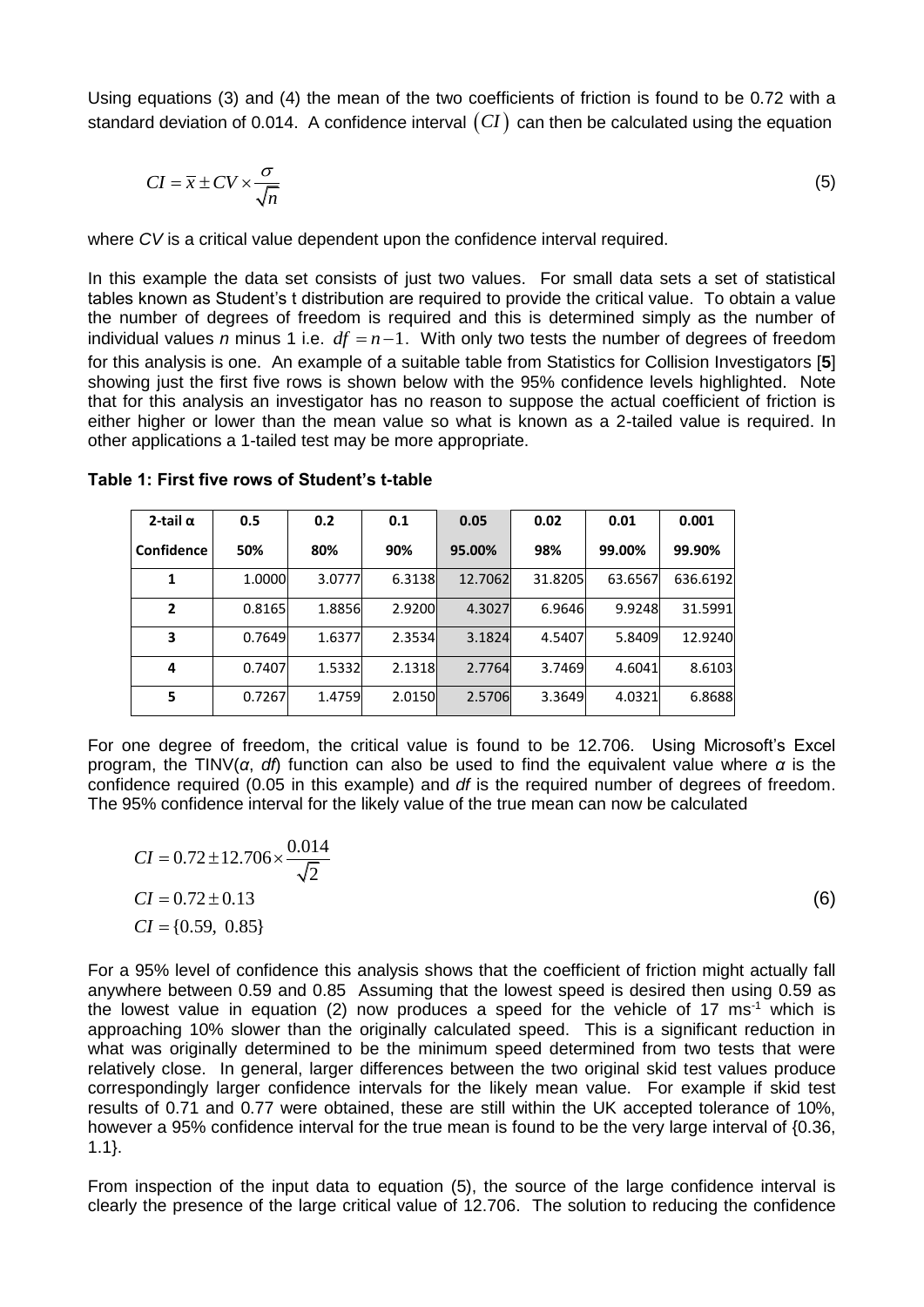interval is to reduce this large critical value. There are two ways in which this can be achieved. The first option is to accept a lower confidence level and the second option is to perform more tests. Adopting the first option, to reduce the confidence interval so that the lower bound matches the original 0.71 lowest test value, the confidence level must be reduced to 50%. This indicates too that the confidence level achievable from performing just two tests is also 50%.

The effect of performing one more skid test is now examined So that the mean value remains constant, it is assumed that the third skid test produces a coefficient of friction of 0.72. Thus the mean value remains the same but the standard deviation reduces to 0.01. The confidence interval can now be calculated in the same way, but now with two degrees of freedom so the critical value reduces significantly to 4.303 The confidence interval can now be calculated using equation (5) as {0.70, 0.74}. Using the earlier example, a 25 metre skid to stop now suggests a range of initial speeds of between 18.52 to 19.04 ms<sup>-1</sup>. If these represented real-world results and in the absence of uncertainty in the other data it can be argued that to a 95% level of confidence the speed of the vehicle was within the range 18.52 to 19.04 ms $^{-1}$ .

It is also worth considering also the effect of a third skid test on the more diverse results of 0.71 and 0.77 where the 95% confidence interval was found to be unrealistically large at {0.36, 1.1} Performing one more skid test which for simplicity is also assumed to fall on the mean value of 0.74, now produces a 95% confidence interval of a more realistic {0.67, 0.81}.

As a result of this analysis it is suggested that investigators consider the use of a third skid test to make their choice of a coefficient of friction more robust. To ensure statistical reliability and to generate a reasonably small confidence interval it is also suggested that all three tests should all fall within 10% and preferably 5% of the lower value.

Further analysis shows that if a 10% range is maintained then the 95% upper and lower bounds for the confidence interval will lie within no more than about ±12% of the mean value. For example if a typical mean value of 0.75 for three tests are found, all of which fall within 10% of the lower value, then the 95% confidence interval is {0.66, 0.84}. If the range of skid test results is reduced to 5% then the 95% confidence interval is reduced {0.705, 0.795} and the upper and lower bounds of the confidence interval are no more than ±6% of the mean value.

In general, if the skid tests form a tighter range than 10% of the lower value then the confidence intervals decrease accordingly. It should be noted however that in order for the 95% confidence interval to fall within the same 10% or 5% range of skid tests, more tests are needed. If both the upper and lower bounds are to be matched then the middle value needs to lie on the mean value as well. Between five to seven tests are required to ensure the lower bound of the confidence interval is greater than the lowest skid test value obtained and this depends on the distribution of test results within the range. To ensure that the lower bound of the confidence interval matches the lowest skid test result using only three tests, the confidence level must be reduced. It is found that the confidence level required to match the lower bound with the lowest skid test result from performing three tests is in the region of 58% to 82%. If the middle test falls on the mean value, the confidence level is 77%. Although less than a 95% confidence level, this represents a marked improvement over the 50% confidence level achievable with just two tests.

## **Discussion**

Regardless of how many skid tests are performed, the question of the coefficient of friction to be utilised in any subsequent calculations should also be considered. In general a criminal investigation is primarily concerned with the question of whether a person may have committed a traffic offence. Criminal courts tend to adopt the principle '*in dubio pro reo'* where any doubt is interpreted to the favour of a defendant. In practice this often means that criminal investigations tend to be focused on determining minimum speeds and to this end criminal investigators generally utilise the lowest coefficient of friction as discussed previously.